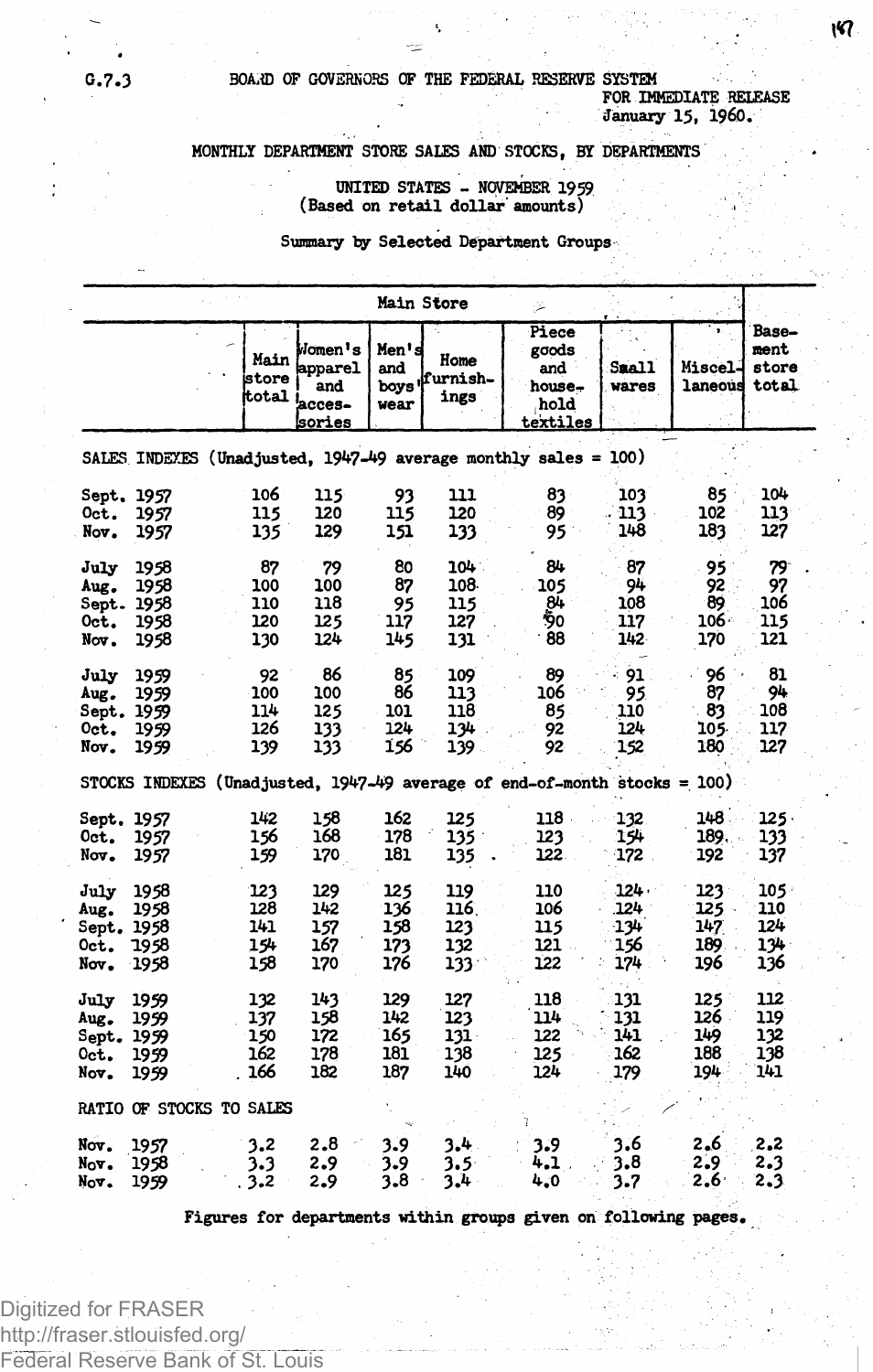₩

# **MONTHLY DEPARTMENT STORE SALES AND STOCKS, BY DEPARTMENTS**

**UNITED STATES - NOVEMBER 1959**

|                                  | Percentage change from |                          |                                |       |                     |                     |     |
|----------------------------------|------------------------|--------------------------|--------------------------------|-------|---------------------|---------------------|-----|
|                                  | corresponding period   |                          |                                |       |                     | Ratio of Unadjusted |     |
|                                  |                        | a year ago               |                                |       | stocks td indexes   |                     |     |
| Department                       |                        |                          | Stocks                         |       | sales 1/. ((1947–49 |                     |     |
|                                  |                        | Sales during             | (end of                        |       |                     | av.=100?/           |     |
|                                  |                        | period                   | month) November November       |       |                     |                     |     |
|                                  |                        | Nov. 11 mos.             | November1959 1958 Sales Stocks |       |                     |                     |     |
|                                  |                        |                          |                                |       |                     |                     |     |
| <b>GRAND TOTAL-entire store</b>  | $+6$                   | $+5$                     | + 5                            |       | $3.1$ $3.1$ $-$     |                     |     |
| <b>MAIN STORE TOTAL</b>          | + 7                    | $+5$                     | + 5                            | 3.2   | 3.3 139             |                     | 166 |
| PIECE GOODS, HOUSEHOLD TEXTILES  | + 4                    | $+1$                     | $+2$                           | 4.0   | 4.1                 | 92                  | 124 |
| Piece goods                      | + 2                    | - 1                      | $+4$                           | 3.6   | 3.5                 | 65                  | 84  |
| Silks, velvets, synthetics       | $+4$                   | $\overline{\phantom{a}}$ | $+3$                           | 3.3   | 3.4 64              |                     | 80  |
| Woolen yard goods                | $-1$                   |                          | +11                            | 2.7   | 2.4                 | 99                  | 92  |
|                                  | $+1$                   | $-2$                     |                                |       |                     |                     |     |
| Cotton yard goods                |                        | $-2$                     | $\sim$ 0 $\sim$                | 4,6   | 4.7                 | 53.                 | 95  |
| Household textiles               | $^{+5}_{+6}$           | $+2$                     | $+2$                           | 4.1   | 4.2 110             |                     | 145 |
| Linens and towels                |                        | $+6$                     | $+3$                           | 3.9   | 4.0 126             |                     | 138 |
| Domestics--muslins, sheetings    | $+4$                   | + 1                      | 0                              | 5.2   | 5.4 77              |                     | 165 |
| Blankets, comforters, spreads    | + 6                    | 0                        | 0                              | - 3.5 | 3.7 131             |                     | 143 |
| SMALL VARES                      | $+7$                   | +4                       | $+3$                           | 3.7   | 3.8 152             |                     | 179 |
| Laces, trimmings, embroideries,  |                        |                          |                                |       |                     |                     |     |
| and ribbons                      | $+10$                  | 5<br>÷                   | 0                              | 4.2   | 4.6 99              |                     | 132 |
| Notions                          | $+8$                   | 4<br>÷                   | $+2$                           | 4.0   | 4.2 120             |                     | 173 |
|                                  |                        |                          |                                |       |                     |                     |     |
| Tóilet articles, drug sundries   | + 6                    | $\ddot{}$<br>3           | $+3$                           | 4.3   | 4.4 141             |                     | 183 |
| Silverware and jewelry           | + 8                    | + 5                      | $+4.$                          | 4.1   | 4.3 149             |                     | 179 |
| Silverware and clocks            | + 5                    | 3<br>$\ddot{}$           | $+5$                           | 5.6   | 5.6 124             |                     | 182 |
| Costume jewelry                  | $+8$                   | $+4$                     | $+4$                           | 2,8   | 2.9 159             |                     | 178 |
| Fine jewelry and watches         | +16                    | $+13$                    | $+1$                           | 6.2   | 7.1 183             |                     | 186 |
|                                  |                        |                          |                                |       |                     |                     |     |
| Art needlework                   | + 3                    | ٥                        | $\mathbf{0}$ .                 | 3.6   | 3.7 116             |                     | 120 |
| Books and stationery             | 7<br>$\ddot{}$         | + 4                      | $+3$                           | 2.7   | .2.8 218            |                     | 212 |
| Books and magazines              | $+7$                   | 7<br>+                   | $+7$                           | 2.8   | 2.8 181             |                     | 187 |
| Stationery                       | $+7$                   | $\ddotmark$<br>3         | $+2$                           | 2.6   | 2.7 234             |                     | 218 |
| WOMEN'S APPAREL AND ACCESSORIES  | .+ 6                   | + 6                      | $+7$                           | 2.9   | 2.9.133             |                     | 182 |
|                                  |                        |                          |                                |       |                     |                     |     |
| Women's accessories              | + 6                    | $+5$                     | + 6                            | 3.3   | 3.3 132             |                     | 181 |
| Neckwear and scarfs              | $+7$                   | + 6                      | $+7$                           | 2.6   | 2.6 154             |                     | 221 |
| Handkerchiefs                    | $+1$                   | + 1                      | - 1                            | 3.8   | 3.9                 | 82.                 | 104 |
| Millinery                        | + 6                    | $+3$                     | $+2$                           | 1,0   | 1.0                 | 98                  | 89  |
| Women's and children's gloves    | $+13$                  | $+4$                     | $+3$                           | 3.0   | 3.3 166             |                     | 125 |
| Corsets and brassieres           | + 5                    | + 6                      | + 6                            | -3.6  | 3.6 138             |                     | 193 |
| Women's, children's hosiery      | $+2$                   | $+1$                     | $+4$                           | - 3.0 | 3.0                 | - 98                | 171 |
| Underwear, slips, and negligees  | $+8$                   | + 6                      | +6.                            | 3.3   | 3.4 125             |                     | 188 |
|                                  | $+7$                   |                          | $+8$ .                         |       |                     |                     | 250 |
| Knit underwear                   |                        | + 7                      |                                | 3.5   | 3.5 156             |                     |     |
| Silk & muslin underwear, slips   | + 8                    | $+5$                     | + 5                            | 3.4   | 3.5 101             |                     | 158 |
| Negligees, robes, loung. apparel | $+.8$                  | $+4$                     | $+7$                           | 2.6   | 2.6 148             |                     | 195 |
| Infants' wear                    | + 4                    | $+3$                     | + 5                            | 2,8   | 2.7 164             |                     | 183 |
| Handbags, small leather goods    | $15 + 5$               | $+7$                     | $+8$                           | 2.8   | 2.7 153             |                     | 218 |
| Women's and children's shoes     |                        | $+5$                     | + 6                            | 5.2   | 5.2 130             |                     | 186 |
| Children's shoes                 | $+3'$                  | $+2$                     | + 8                            | 5.5   | 5.2 117             |                     | 196 |
| Women's shoes                    | $+7$                   | $+5$                     | + 6                            | 5.1   | 5.2 133             |                     | 181 |
|                                  |                        |                          |                                |       |                     |                     |     |

Digitized for FRASER http://fraser.stlouisfed.org/ Federal Reserve Bank of St. Louis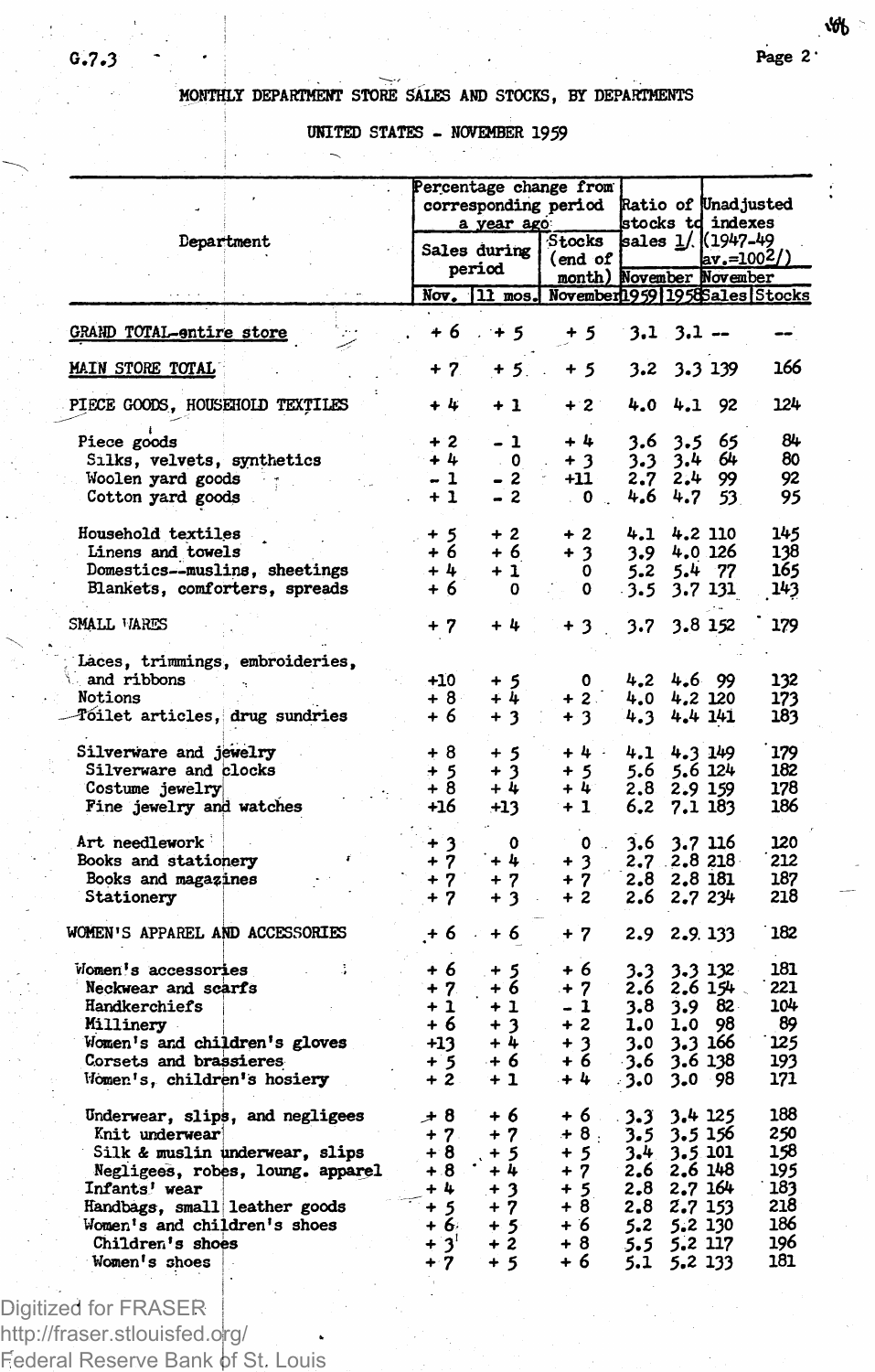# **HONTHLT DEPARTMENT STORE SALES AND STOCKS, BY DEPARTMENTS (Continued)**

**UNITED STATES - NOVEMBER 1959**

| Department                                                        |                                       | Percentage change from:<br>corresponding period Ratio of Unadjusted |                                             |            |               | stocks td indexes                                                    |            |
|-------------------------------------------------------------------|---------------------------------------|---------------------------------------------------------------------|---------------------------------------------|------------|---------------|----------------------------------------------------------------------|------------|
|                                                                   | a year ago<br>Sales during<br>period` |                                                                     | (end of                                     |            |               | Stocks sales 1/ (1947-49<br>$ av_i=1002/$<br>month)November November |            |
|                                                                   |                                       | $Now.$ $11$ mos.                                                    | <u> November 1959   1958 Sales   Stocks</u> |            |               |                                                                      |            |
| WOMEN'S APPAREL, ACCESSORIES (Cont.)                              |                                       |                                                                     |                                             |            |               |                                                                      |            |
| Women's apparel                                                   | $+7$                                  | + 8                                                                 | ∔ 9 ⊹                                       | 2,4        | 2.4           | 133                                                                  | 183        |
| <b>Women's, misses' coats and suits</b>                           | + 6                                   | $+1$                                                                | + 3 -                                       | 2,1        | 2,2           | m                                                                    | 144        |
| Women's, misses' coats                                            | $+7$                                  | 0<br>$\mathcal{L}_{\rm{eff}}$                                       | $\mathbf 0$ .                               | 1,9        | 2.1           | 132                                                                  | 165        |
| Women's, misses' suits                                            | $+3$                                  | $+3$                                                                | $+12$ .                                     | 3.0        | 2.7           | 51                                                                   | 91         |
| Juniors' and girls' wear                                          | $+10$                                 | - +11                                                               | $+10$                                       | 2,2        | 2.2           | 167                                                                  | 218        |
| Juniors' coats, suits, dresses                                    | $+13$                                 | +14                                                                 | +8 -                                        | 1.9        | 2,0           | 133                                                                  | 182        |
| Girls' wear                                                       | +8                                    | +8                                                                  | +11                                         | 2.4        | 2.3           | 209                                                                  | 247        |
| Women's and misses' dresses                                       |                                       |                                                                     |                                             |            |               |                                                                      |            |
|                                                                   | $+6$                                  | $+9$                                                                | $+8$                                        | 2,2        | 2.2           | 101                                                                  | 154        |
| Inexpensive dresses<br>Better dresses                             | + 6                                   | $+10$                                                               | $+10$                                       | 1.8        | 1.7           | 106                                                                  | 162        |
| Blouses, skirts, sportswear                                       | $+7$<br>$+8$                          | +8                                                                  | +8 -                                        | 2,7        | 2.7           | 102                                                                  | 154        |
| Aprons, housedresses, uniforms                                    | $+6$                                  | $+9.$<br>$+8$                                                       | $+12$                                       | 2,8        | 2.7.          | 168                                                                  | 238        |
| Furs                                                              | - 1                                   |                                                                     | $+5.$                                       | 2,5        |               | 2.5 103                                                              | 142        |
|                                                                   |                                       | - 3                                                                 | +15                                         | 4.0        | 3.4           | 159                                                                  | 165        |
| MEN'S AND BOYS' WEAR                                              | + 8                                   | $+7.$                                                               | + 6 ∶                                       | 3.8        |               | $-3.9 - 156$                                                         | 187.       |
| Men's clothing                                                    | $+7$                                  | $+7$                                                                | $+3$                                        | 4.4        | 4.6           | $143 -$                                                              | 181        |
| Men's furnishings and hats                                        | + 9                                   | $+7$                                                                | $+7$                                        | 3.4        | 3.5           | 161                                                                  | 192        |
| Boys' wear                                                        | $+7$                                  | + 6                                                                 | $+7$                                        | 3.5        | 3.5.          | 167                                                                  | 177        |
| Men's & boys' shoes, slippers                                     | $+5$                                  | +5.                                                                 | $+9.$                                       | 5.8        | 5.6           | 150                                                                  | 195        |
| HOMEFURNISHINGS                                                   | $+7$                                  | + 5                                                                 | $+5\%$                                      | 3.4        | 3.4           | 139                                                                  | 140        |
|                                                                   |                                       |                                                                     |                                             |            |               |                                                                      |            |
| Furniture and bedding                                             | $+4$                                  | $+5$                                                                | +6⊹                                         | -3.3       |               | 3.3 141                                                              | 130        |
| Mattresses, springs, studio beds                                  | $+4$                                  | $+3$                                                                | $+4$                                        | 2.1        | 2.1           | 130                                                                  | 144        |
| Upholstered, other furniture                                      | $+4.$                                 |                                                                     | + 6                                         | $3.6$ .    | $3.5^{\circ}$ | 14B                                                                  | 126        |
| Domestic floor coverings                                          | $ + 8.$                               | $\frac{+5}{+6}$                                                     | - +: 5∴∵                                    | $2.9 -$    |               | 3.0 134                                                              | 111        |
| Rugs and carpets                                                  | +13                                   | +6                                                                  | $+3.5$                                      | 2.6        |               | 2.9 143                                                              | 110        |
| Linoleum                                                          | $+1$                                  | $+2$                                                                | $+21$                                       | 4,4        | 3.7           | 63                                                                   | 74         |
|                                                                   |                                       |                                                                     |                                             |            |               |                                                                      |            |
| Draperies, curtains, upholstery                                   | $+6.$                                 | $+4$                                                                | - 0                                         | 3.2        | 3.4           | $\langle 142 \rangle$                                                | 130        |
| Lamps and shades                                                  | $+4$                                  | $+2$                                                                | +4∹                                         | 3.1        | 3.1           | 140.                                                                 | 149        |
| China and glassware                                               | +4.                                   | + 3.                                                                | +4∴                                         | 5.4        |               | 5.4 160                                                              | 154        |
| Major household appliances<br>Housewares (incl. small appliances) | $+5$<br>$+6$ $+1$                     | + 6                                                                 | $+12$                                       | 2.9        | 2.7           | - 74                                                                 | 110        |
| Gift shop                                                         | $+9$                                  | $+8$                                                                | + 54.<br>+6∵                                | 3.7        | $3.8 -$       | 139                                                                  | 165        |
|                                                                   |                                       |                                                                     |                                             | 4.0        |               | 4.1 232                                                              | 229        |
| Radios, phonographs, television,                                  |                                       |                                                                     |                                             |            |               |                                                                      |            |
| pianos, records, sheetmusic, instr.                               | +16                                   | +11 -                                                               | $+7.$                                       | $-2.5$     |               | $2.7 - 210$                                                          | 182        |
| Radios, phonographs, television                                   | +21 -                                 | +11                                                                 | + 6.                                        | 2,2        | 2.5 236       |                                                                      | 224        |
| Records, sheet music, instr.                                      | $+ 7.4$                               | +⊹8∶                                                                | $+ 7.$                                      | 3.3        | $3.4$ 225     |                                                                      | 200        |
| <b>MISCELLANEOUS MERCHANDISE DEPTS.</b>                           | $+6 - -1$                             |                                                                     | 7 – 11                                      | 2.6        |               | $2.8 \t180$                                                          | 194        |
|                                                                   |                                       |                                                                     |                                             |            |               |                                                                      |            |
| Toys, games, sporting goods, cameras                              | $+10$                                 | $+4$                                                                | ு<br>C.                                     | 2.8        | 3.1           | 270                                                                  | 249        |
| Toys and games                                                    | $+12$                                 | $+3$                                                                | ⊭≟ 5 ಿ                                      | 2.4        | 2.8           | 303                                                                  | 278        |
| Sporting goods and cameras                                        | $+5$                                  | $+ 4$                                                               | ⊕ 9″                                        | 4.2        | 4.0           | 208                                                                  | 217        |
|                                                                   |                                       |                                                                     |                                             |            |               |                                                                      |            |
| Luggage<br>Candy                                                  | $+7.$<br>+ 9                          | $+5$<br>$+, 4$                                                      | 41<br>$+1$                                  | 4.6<br>1,6 | 4.9<br>1.7    | 108<br>150                                                           | 168<br>214 |

Digitized for FRASER http://fraser.stlouisfed.org/ Federal Reserve Bank of St. Louis